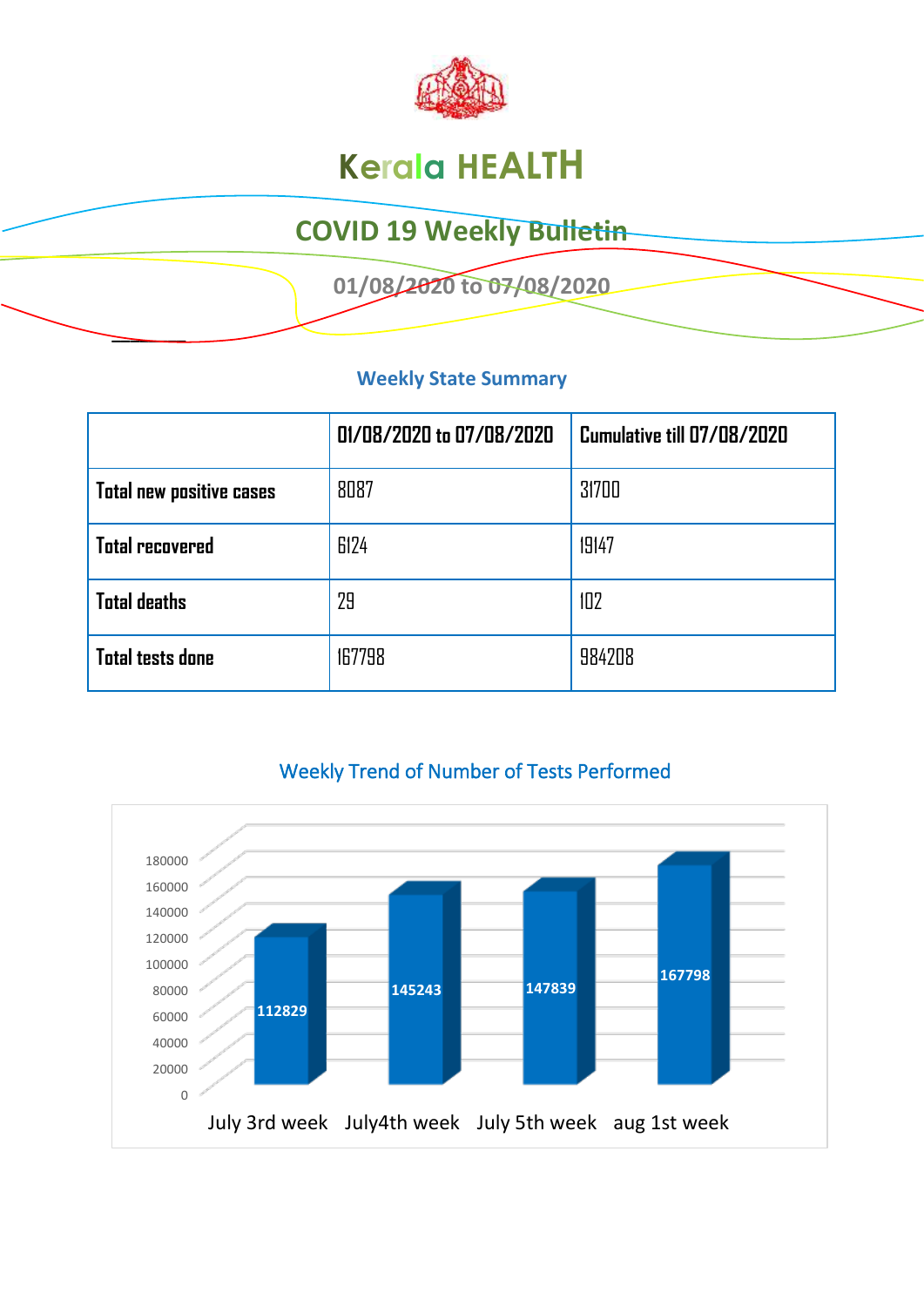

## District wise summary of key indicators (01/08/20 to 07/08/20)

|                    | <b>New Cases</b><br>Per Million<br>Population | <b>Test</b><br>Positivity<br>Rate | <b>Doubling Time</b> | <b>Current Bed</b><br>occupancy at<br><b>CFLTC</b> |
|--------------------|-----------------------------------------------|-----------------------------------|----------------------|----------------------------------------------------|
| Thiruvananthapuram | 551                                           | 9.2%                              | 14                   | 55%                                                |
| Kollam             | 99                                            | 2.1%                              | 32                   | 15%                                                |
| Pathanamthitta     | 241                                           | 3.2%                              | 27                   | 38%                                                |
| Alappuzha          | 312                                           | 6.1%                              | 16                   | 70%                                                |
| Kottayam           | 151                                           | 3.1%                              | 22                   | 32%                                                |
| Idukki             | 138                                           | 2.1%                              | 22                   | 29%                                                |
| Ernakulam          | 218                                           | 8.3%                              | 15                   | 54%                                                |
| Thrissur           | 156                                           | 3.9%                              | 17                   | 42%                                                |
| Malappuram         | 217                                           | 10.3%                             | 13                   | 33%                                                |
| Palakkad           | 161                                           | 3.8%                              | 19                   | 35%                                                |
| Kozhikode          | 217                                           | 2.7%                              | 13                   | 32%                                                |
| Wayanad            | 266                                           | 2.5%                              | 16                   | 79%                                                |
| Kannur             | 76                                            | 2.3%                              | 36                   | 14%                                                |
| Kasargod           | 596                                           | 10.1%                             | 11                   | 72%                                                |